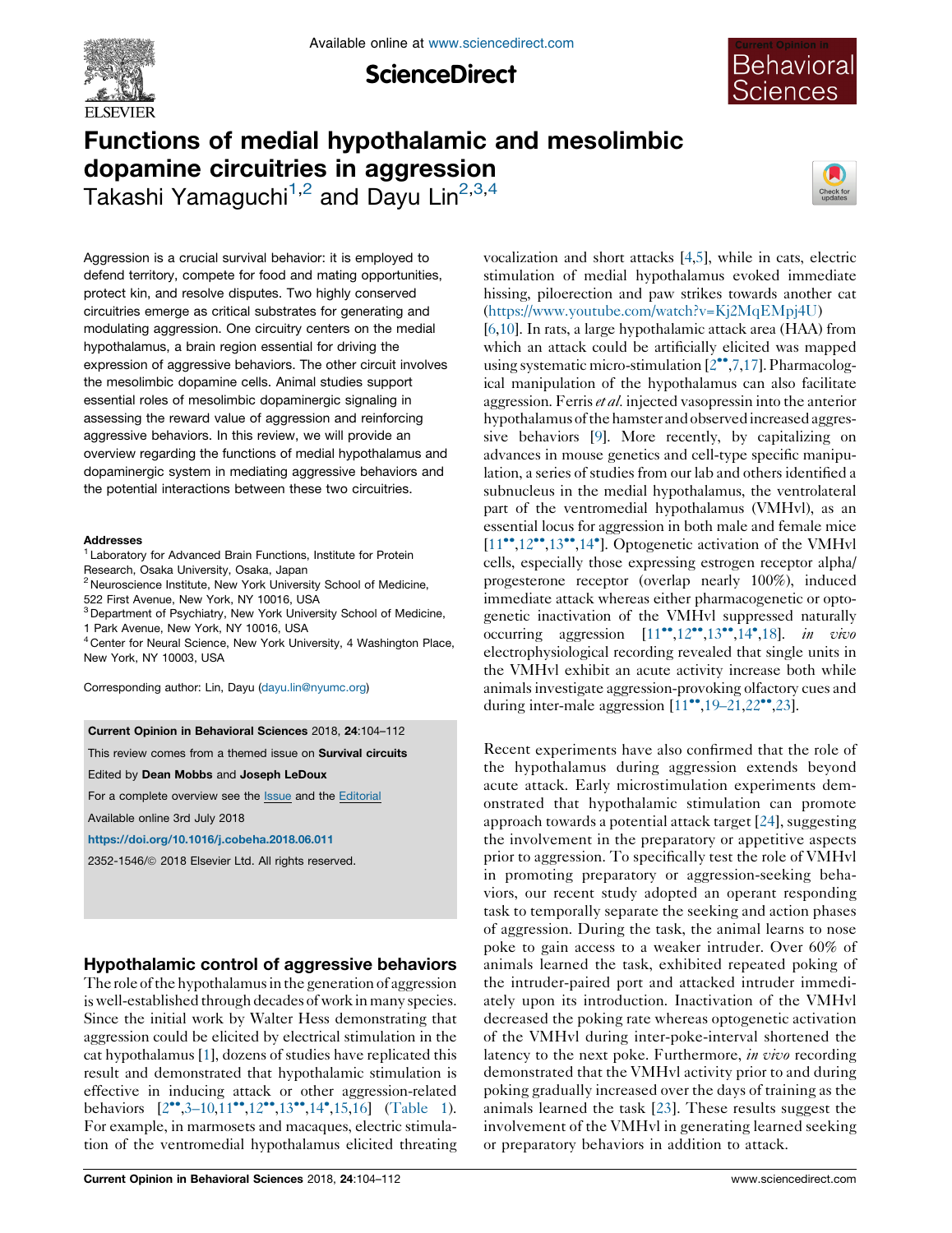| Species          | Manipulation                            | Effect                         | Reference                                               |
|------------------|-----------------------------------------|--------------------------------|---------------------------------------------------------|
| Rat              | Electrical stimulation                  | Increase attack                | Kruk et al. [7]                                         |
|                  |                                         |                                | Lammers et al. [15]                                     |
|                  |                                         |                                | Siegel et al. [2 <sup>*</sup> ]                         |
| Opossum          | Electrical stimulation                  | Biting attack                  | Roberts et al. [8]                                      |
| Cat              | Electrical stimulation                  | Threat, biting attack          | Hess [1]                                                |
|                  |                                         |                                | Egger and Flynn [6]                                     |
|                  |                                         |                                | Siegel and Pott [10]                                    |
| Marmoset         | Electrical stimulation                  | Vocal threat and short attacks | Lipp ad Hunsperger [5]                                  |
| Squirrel monkeys | Electrical stimulation                  | Biting attack                  | Renfrew [16]                                            |
| Macaque          | Electrical stimulation                  | Aggressive vocalization        | Robinson [4]                                            |
| Hamster          | Arginine vasopressin                    | Increase attack                | Ferris et al. [9]                                       |
| Mouse            | Optogenetic stimulation (ChR2)          | Increase attack                | Lin et al. $[11^{\circ}]$ , Lee et al. $[13^{\circ}]$ , |
|                  |                                         |                                | Hashikawa et al. [14°,21]                               |
|                  | Pharmacogenetic stimulation (Gq-DREADD) | Increase attack                | Yang et al. [18]                                        |

<span id="page-1-0"></span>Table 1

A neural circuits approach to research on social behavior has revealed that the VMHvl is embedded within a larger amygdalo-hypothalamic circuit whose nodes have distinct roles in aggression ([Figure](#page-2-0) 1). Here we will summarize the roles of other nodes within this extended circuit that project to the VMHvl. First, the medial amygdala is often referred to as the 'olfactory' amygdala due to the massive converging inputs from the accessory and main olfactory systems [\[25](#page-6-0),[26\]](#page-6-0). It projects to the VMHvl both directly and indirectly via the bed nucleus of stria terminalis [\[27](#page-6-0)]. Optogenetic activation of GABAergic neurons but not glutamatergic neurons in the medial amygdala, is sufficient to driving attack in male mice [\[28](#page-6-0)]. Optogenetic inactivation of medial amygdala GABAergic cells or permanent ablation of a subpopulation of GABAergic cells expressing aromatase reduces inter-male aggression [\[28](#page-6-0),[29\]](#page-6-0). Second, the ventral premammilary nucleus (PMv) is situated posterior to the VMHvl and provides strong glutamatergic inputs to the VMHvl [\[30](#page-6-0),[31\]](#page-6-0). It receives strong inputs from the medial amygdala and thus is highly responsive to conspecific olfactory cues [\[31–33](#page-6-0)]. Lesioning the ventral premammilary nucleus significantly reduces maternal aggression and intruderinduced Fos expression in the VMHvl [[32\]](#page-6-0). Most recently, Stagkourakis et al. found that optogenetic activation of dopamine transporter (DAT) expressing cells in the PMv can elicit attack in spontaneously aggressive, but not non-aggressive, male mice, suggesting a role in enhancing aggressive behaviors [[34\]](#page-6-0). Third, neurons in the subparaventricular zone regulate aggressive behaviors through monosynaptic and disynaptic projections to the VMHvl [[35\]](#page-6-0). It is a major postsynaptic target of the suprachiastic nucleus (SCN) which is an important brain region for controlling circadian rhythm [[36\]](#page-6-0). Todd et al. found that VMH-projecting subparaventricular zone GABAergic cells show low activity during early night when the aggression level is high and high activity during early day when the aggression level is low [\[35](#page-6-0)].

Pharmacogenetic inhibition of subparaventricular zone GABAergic cells increased aggression during early day but not early night. The subparaventricular zone GABAergic projection to the VMH is essential for controlling the daily rhythm of aggression. Fourth, the lateral septum is another source of inhibition to the VMHvl [[37\]](#page-6-0). Lesions in the septum cause an increase in aggression, a phenomenon commonly referred to as 'septal rage' [[38\]](#page-6-0). Interestingly, we found that the lateral septum inhibited attack-excited cells while it activated attack-inhibited cells in the VMHvl, suggesting that lateral septum input has a net effect on suppressing VMHvl activation during aggression. When the pathway from the lateral septum to VMHvl was activated optogenetically, inter-male aggression was significantly reduced [[37\]](#page-6-0).

Decades of lesion and electric stimulation studies in a variety of species established an essential role of medial hypothalamus in generating aggressive behaviors. Recent circuit map studies in mice confirmed these earlier findings and provided a more detailed view regarding the medial hypothalamic aggression circuit. Altogether, these works have now established the VMHvl and its connected regions as key neural substrates for generating aggressive behaviors in mice and beyond.

## Mesolimbic dopamine control of aggressive behaviors

A parallel set of studies strongly support an essential role of dopaminergic signaling in modulating aggression [[39](#page-6-0)] ([Figure](#page-3-0) 2). To begin, dopamine antagonists represent the most frequent and enduring treatment for suppressing human aggression. Haloperidol, a D2 receptor antagonist, has been used for decades to control aggressive behaviors associated with a wide range of psychotic conditions [\[40–46](#page-6-0)]. However, the effect of haloperidol in decreasing aggression is closely linked to the sedative effects caused by the drug, making it a less than ideal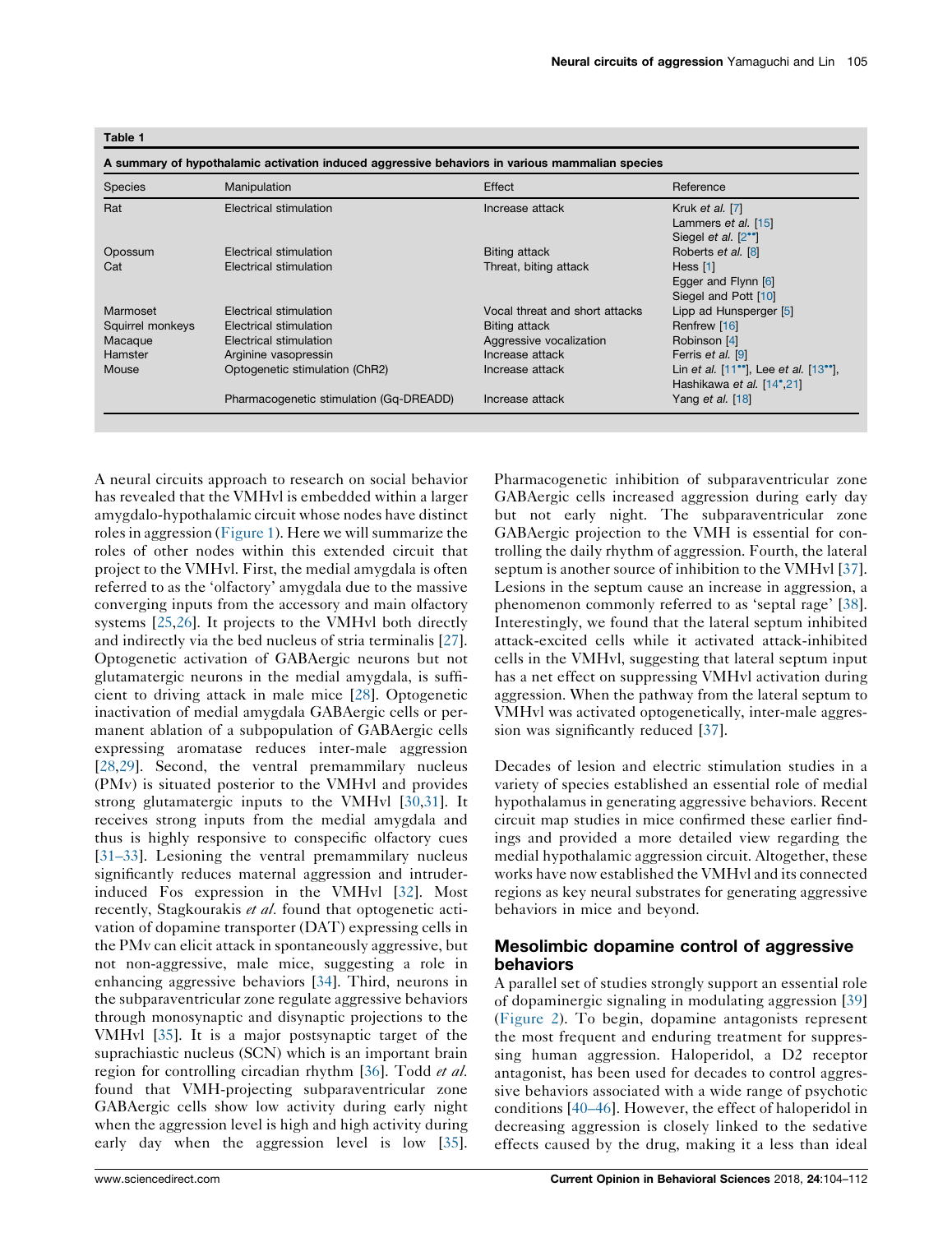<span id="page-2-0"></span>

| (a)<br>_S<br>MeA<br><b>BNST</b><br><b>Afferent</b><br>SPZ)<br>VMHvl<br><b>PM</b><br>(b) |                                        |                                          |                                      |                               |  |  |
|-----------------------------------------------------------------------------------------|----------------------------------------|------------------------------------------|--------------------------------------|-------------------------------|--|--|
| Region                                                                                  | <b>Cell property</b>                   | <b>Manipulation</b>                      | <b>Attack</b>                        | Reference                     |  |  |
| <b>BNST</b>                                                                             | mGluR7                                 | Gene knock out                           |                                      | Masugi-Tokita et al.,<br>2016 |  |  |
|                                                                                         | Non-<br>selective                      | Lesion                                   |                                      | Miczek et al., 1974           |  |  |
| LS                                                                                      | Non-<br>selective                      | Activation (ChR2)                        | t                                    | Wong et al., 2016             |  |  |
| <b>MeA</b>                                                                              | Vgat                                   | Activation(ChR2)<br>Inhibition(NpHR)     | $\ddagger$                           | Hong et al., 2013             |  |  |
|                                                                                         | Aromatase                              | Inhibition(DREADD),<br>Ablation(taCasp3) |                                      | Unger et al., 2015            |  |  |
| <b>PM<sub>v</sub></b>                                                                   | Non-<br>selective                      | Lesion                                   | ↓ (maternal<br>aggression)           | Motta et al., 2013            |  |  |
|                                                                                         | <b>DAT</b>                             | Activation(ChR2)                         | t (only<br>spontaneous<br>aggressor) | Stagkourakis et al.,<br>2017  |  |  |
| <b>SPZ</b>                                                                              | Vgat                                   | inhibition(hGlyR)                        | t (circadian<br>associated)          | Todd et al., 2018             |  |  |
|                                                                                         | Current Opinion in Behavioral Sciences |                                          |                                      |                               |  |  |

The upstream regions of the VMHvl and their influences on aggressive behaviors. (a) Brain regions that provide inputs to the VMHvl. (b) A summary of functional manipulations of the upstream areas of the VMHvl during aggressive behaviors. BNST, bed nucleus of stria terminalis; MeA, medial amygdala; PMv, ventral premammillary nucleus; VMHvl, ventromedial hypothalamus ventrolateral part; LS, lateral septum; SPZ, subparaventricular zone; DAT, dopamine transporter; mGluR7, metabotropic glutamate receptor 7; Vgat, Vesicular GABA Transporter.

treatment. Other D2 receptor antagonist, such as risperidone, and D1/D2 combined antagonist, Zuclopenthixol, were also found to be effective in suppressing aggression in autistic adults, schizophrenia patients and children with bipolar disorders [[47–49\]](#page-7-0). Consistent with effects in humans, systemic injection of dopamine receptor antagonists in rodents are effective in reducing attack [\[50](#page-7-0),[51\]](#page-7-0). However, the effect of dopamine receptor agonists on aggression varies from study to study [\[52–54\]](#page-7-0) although methamphetamine, a drug that increases the dopamine release by reversing the DAT action, consistently facilitated aggression [\[55](#page-7-0),[56](#page-7-0)].

More region-specific manipulation of dopamine signaling has revealed that the mesolimbic dopamine pathway (the connection from the ventral tegmental area (VTA) to the

nucleus accumbens (NAc)) is the key circuit for controlling aggression. The most direct evidence comes from a recent study by Yu et al. In this study, they crossed DAT-Cre mouse line with a Cre-dependent channelrhodopsin reporter line and found that light activation of VTA in those mice significantly enhanced attack towards both male and female intruders [57 ]. It is worth noting that in Yu's study, the [pulsed](#page-7-0) blue light was delivered continuously during the 10-min interaction between the test mouse and the intruder. Thus, it is possible that the VTA activation increases attack by enhancing the perceived rewarding value of aggression or in other words aggressive motivation instead of eliciting time-locked attacks as hypothalamic stimulation does.

The role of the mesolimbic dopaminergic pathway in the rewarding effect of aggression was specifically assessed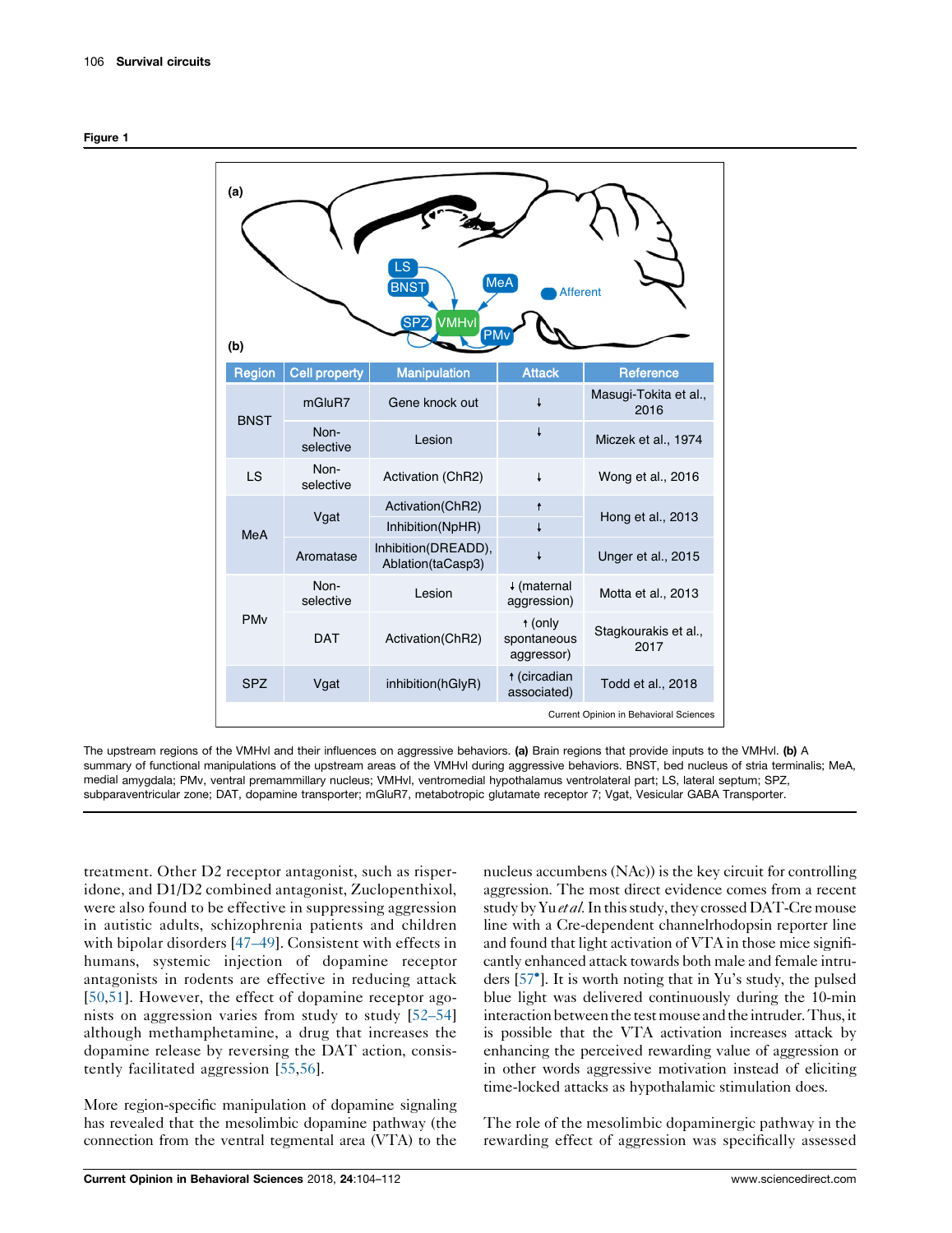<span id="page-3-0"></span>

The mesolimbic dopamine system controls the rewarding effect of aggression. (a) The potential neural circuit modulates aggressive behaviors through mesolimbic DA signaling. (b) A summary of functional manipulation and recording of mesolimbic and relevant areas during aggressive behaviors. DBN, diagonal band nucleus; LHb, lateral habenula; LS, lateral septum; NAc, nucleus accumbens; RMTg, rostromedial tegmental nucleus; VTA, ventral tegmental area; D1, dopamine 1 receptor; D2, dopamine 2 receptor; GABA, GABAergic; Glu, glutamatergic, DA: dopaminergic cells.

using an operant learning paradigm. In a study by Couppis and Kennedy, they trained the male mice to nose poke to gain access to a weak male intruder using a variable ratio (VR-5) schedule [58 ]. Under this [schedule,](#page-7-0) the animals were 'rewarded' after 5 pokes on average although the exact number of pokes to trigger the reward varies from trial to trial. In well-trained animals, the authors injected D1 or D2 receptor antagonist into the NAc and found that both D1 and D2 receptor antagonists

significantly reduced nose-poking rate at dosages that did not compromise locomotion. Under those dosages, the aggressive behaviors during intruder encounters were only mildly impaired (decrease biting events by 10%). Consistent with findings in mice, D2 receptor antagonist in the NAc suppressed aggression in hyper-aggressive low-anxiety rats [[59\]](#page-7-0). These animal studies are well collaborated with human results, supporting a role of D2 antagonists in suppressing aggressive behaviors.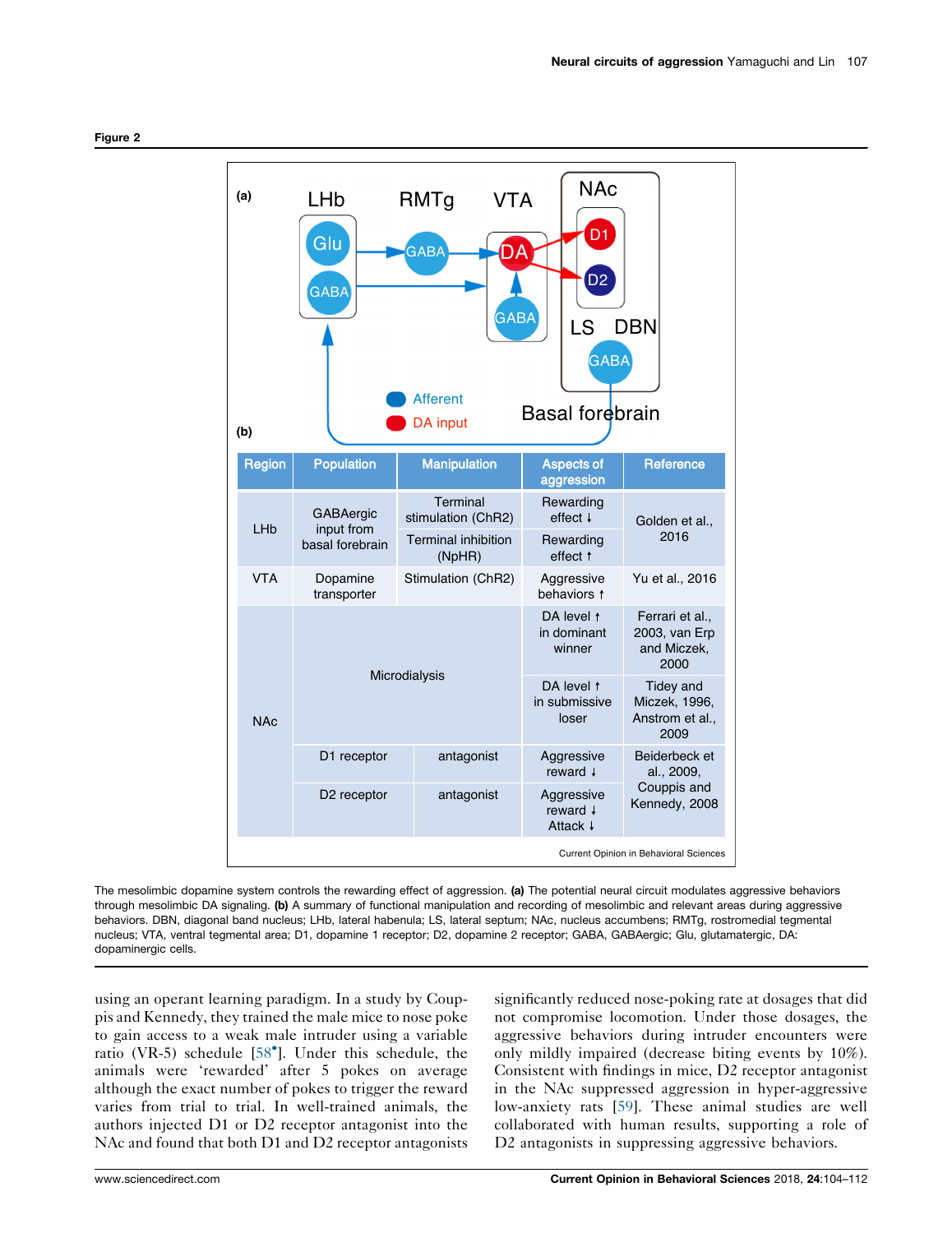



The hypothalamus and BNST can potentially activate the DA neurons in the VTA through a di-synaptic disinhibition mechanism. The VMHvl projects heavily to the MPOA and LH which are all enriched in GABAergic cells and preferentially target onto the GABAergic cells in the VTA. Activation of the VMHvl glutamatergic cells (~95%) presumably activate the LH and MPOA cells which in turn inhibit the GABAergic cells and then activate the DA neurons in the VTA. BNST also receives aggression-related information and may relay the signal to the VTA dopamine neurons through a similar dis-inhibition mechanism. BNST, bed nucleus of stria terminalis; LH, lateral hypothalamus; MPOA, medial preoptic area; NAc, nucleus accumbens; VMHvl, ventromedial hypothalamus ventrolateral part; VTA, ventral tegmental area; GABA, GABAergic cells; DA, dopaminergic cells.

Several lines of evidences support a role of dopamine in reinforcing aggressive behaviors after winning experience. Systemic injection of either D1 or D2 receptor antagonists after winning blocked the winning induced increase in aggression [[60\]](#page-7-0). Consistent with these functional data, the natural dopamine in NAc was found to reach its peak value 20–30 min following repeated aggres-sion [[61](#page-7-0)<sup>•</sup>,62<sup>•</sup>]. The winning induced change in [aggression](#page-7-0) circuit may partly occur in the mesolimbic dopamine pathway itself. After the mice won contests for 20 consecutive days, the mesolimbic VTA tyrosine hydroxylase (TH) and DAT mRNA levels increased and this increase persisted up to 14 days following the last win [[63\]](#page-7-0). The winning-induced increase in aggression could be mimicked by artificial increase in dopamine. Repeated systemic injections of methamphetamine, increased aggression 15 min and 20 hours later [[64\]](#page-7-0). The sustained increase in aggression 20 hours after the drug application is particularly interesting as it supports a role of high level of dopamine in altering the aggression circuit to cause long-term shift in aggressive behaviors. An additional line of evidence that supports a role of the VTA in mediating the rewarding effect of winning comes from studies of an upstream region of the VTA, the lateral habenula (LHb). LHb projects densely to the rostromedial tegmental nucleus (RMTg) which in turn inhibits the dopaminergic cells in the VTA [\[65](#page-7-0),[66\]](#page-7-0). Activation of the LHb terminals suppresses 90% of VTA dopamine neurons [[67\]](#page-7-0). Golden et al. used a place preference conditioning paradigm to demonstrate the rewarding value of winning: after aggressive mice attacked and subordinated an intruder, they developed a preference for the intruder-paired chamber. When the LHb was artificially activated by optogenetically silencing an inhibitory input to the LHb, the rewarding effect of winning was blocked  $[68\text{°}$ <sup>\*</sup>]. Thus, [reducing](#page-7-0)

activity of the LHb which presumably increasing activity of VTA dopamine neurons is essential for the rewarding effect of winning.

The aforementioned results suggest that one major function of the mesolimbic dopamine is to signal the rewarding value of future or past aggressive behaviors. A decrease in reward expectancy of future attacks decreases actions leading to attack. A high reward after winning experience reinforces future aggressive behaviors. Whether the dopamine signaling in the NAc plays a role in acute execution of attack awaits to be investigated in future studies.

# Interaction between the VTA and hypothalamic aggression circuit

The medial hypothalamus and mesolimbic dopamine systems are likely not operating independently. They are several routes for potential interaction, allowing these two circuits to work synergistically to mediate aggression (Figure 3). While the VMHvl projection to the VTA is relatively sparse, VMHvl projects densely to the medial preoptic area (MPOA) and lateral hypothalamus, which in turn project moderately to the VTA [[72,73](#page-7-0)]. Our recent study in female mice found that cells in the MPOA provide inhibitory inputs to virtually 100% non-dopaminergic, presumably mainly GABAergic, cells in the VTA [\[74](#page-7-0)]. Since VTA GABAergic cells inhibit dopaminergic cells, inputs from the MPOA to the VTA is expected to disinhibit the dopaminergic cells [\[75](#page-7-0)]. Indeed, McHenry et al. showed that optogenetic activation of the MPOA neurotensin expressing cells result in time-locked release of dopamine in the NAc [\[76\]](#page-7-0). Similarly, the lateral hypothalamus has also been shown to target VTA GABAergic cells and activation of lateral hypothalamic inputs to the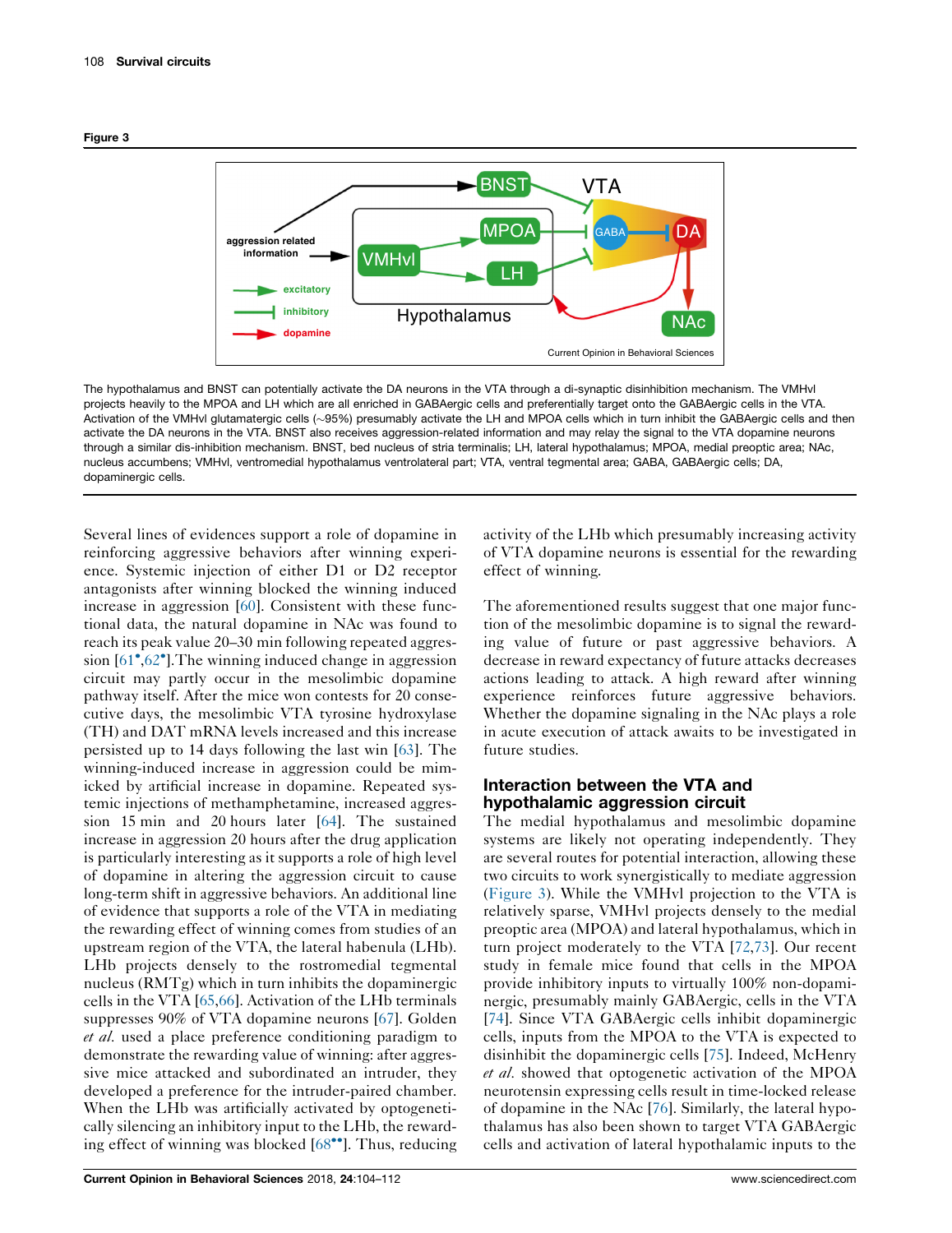<span id="page-5-0"></span>VTA causes dopamine release in the VTA [\[77](#page-7-0)]. Thus, there are anatomical connections from the VMHvl to VTA to allow information transfer. Future studies combining simultaneous recordings at VTA and medial hypothalamus and pathway specific inhibition during aggressive behaviors will help address which aspects of aggression-related information may be relayed from the medial hypothalamus to the VTA.

Aggression related information may also be relayed to the VTA through structures upstream of the VMHvl, such as BNST [\[78](#page-7-0)]. BNST is a heterogeneous structure containing over 12 subnuclei [[79\]](#page-7-0). While the anterior BNST has been mostly indicated in anxiety and strongly interconnected with central amygdala, a critical region for coping threat, the posterior BNST is strongly interconnected with medial amygdala and likely processes social information [\[80](#page-7-0)]. Both anterior and posterior BNST also have access to pheromone information via direct inputs from the accessory olfactory bulb [\[81](#page-7-0)]. When the BNST is impaired either by lesion or by gene knockout, the aggression level decreases [\[82](#page-7-0),[83\]](#page-8-0). So far, the function of the BNST to VTA projection has only been examined in the context of anxiety. It was found that BNST cells preferentially target the TH negative cells, presumably GABAergic interneurons in the VTA. The glutamatergic projection from the BNST to the VTA is anxiogenic while the GABAergic BNST projection to the VTA is anxiolytic [\[84](#page-8-0)]. The role of BNST in relaying aggression related information to the VTA remain to be investigated in future studies.

The dopamine release, possibly promoted by the hypothalamic neuron activation, can in turn facilitate the excitation of the hypothalamic neuronsthat drive attack.In a series of electric stimulation studies, it was found that systemic administration of methamphetamine or apomorphine (D2/D1 receptor agonist) decreases the thresholds for hypothalamically elicited rage responses in cats whereas haloperidol (D2 receptor antagonist) elevated the defen-sive rage threshold [\[85,86](#page-8-0)]. When D2 receptor antagonist, but not D1 receptor antagonist, is injected prior to apomorphine, the facilitating effect of apomorphine was blocked, suggesting that the facilitating effect of dopamine on aggression is through  $D2$  receptor [[87](#page-8-0)]. In a follow-up study with more targeted manipulation, apomorphine or a D2 agonist injection into the anterior hypothalamus facilitates hypothalamically evoked rage responses whereas microinjections of D2 antagonist, but not a D1 antagonist, elevated current thresholds to evoke range responses [\[88](#page-8-0)]. These results suggest that the dopamine can facilitate attack through its action in the hypothalamus, possibly by acting onto the very hypothalamic cells that drive attacks. Notably, the source of dopaminergic inputs to the hypothalamic attack neurons remain unknown, but likely originated from both within and outside of the hypothalamus, including the VTA [[89](#page-8-0),[90\]](#page-8-0).

## Future directions

Decades of research has established essential roles of medial hypothalamus and mesolimbic dopaminergic circuit in aggression. Specifically, the medial hypothalamus appears to be mostly involved in driving both preparatory and consummatory actions related to attack whereas the mesolimbic dopamine system may encode the rewarding value of aggression, either expected or experienced, and modifies the aggression circuit based on winning or losing experience. The medial hypothalamic and mesolimbic dopamine circuit can positively influence each other and several neural pathways have been identified to allow potential interaction. Future studies using pathway specific manipulation and large scale in vivo recording will address the pathways, timing and functional roles of the cross-talk between these two systems in more details.

## Conflict of interest statement

Nothing declared.

#### Acknowledgements

This research was supported by a JSPS oversea fellowship (TY), a Uehara Overseas research fellowship (TY), NIH1R01MH101377, 1R21MH105774- 01A1 and 1R21HD090563-01A1 (DL), the Mathers Foundation (DL) and an Irma T. Hirschl Career Scientist Award (DL).

#### References and recommended reading

Papers of particular interest, published within the period of review, have been highlighted as:

- of special interest
- •• of outstanding interest
- 1. Hess WR: [Stammganglien-reizversuche.](http://refhub.elsevier.com/S2352-1546(18)30077-9/sbref0005) Berichte der gesamten. [Physiologie](http://refhub.elsevier.com/S2352-1546(18)30077-9/sbref0005) 1928, 42:554-555.
- 2. Siegel A, Roeling TAP, Gregg TR, Kruk MR: [Neuropharmacology](http://refhub.elsevier.com/S2352-1546(18)30077-9/sbref0010)
- $\ddot{\phantom{0}}$ of [brain-stimulation-evoked](http://refhub.elsevier.com/S2352-1546(18)30077-9/sbref0010) aggression. Neurosci Biobehav Rev 1999, 23[:359-389.](http://refhub.elsevier.com/S2352-1546(18)30077-9/sbref0010)

This paper provides an overview of the hypothalamic stimulation induced attack in cats and rats and how various neuromodulators affect the hypothalamic evoked aggression responses.

- 3. Kruk MR: [Hypothalamic](http://refhub.elsevier.com/S2352-1546(18)30077-9/sbref0015) attack: a wonderful artifact or a useful perspective on escalation and pathology in [aggression?](http://refhub.elsevier.com/S2352-1546(18)30077-9/sbref0015) A [viewpoint](http://refhub.elsevier.com/S2352-1546(18)30077-9/sbref0015). Curr Top Behav Neurosci 2014, 17:143-188.
- 4. Robinson BW: [Vocalization](http://refhub.elsevier.com/S2352-1546(18)30077-9/sbref0020) evoked from forebrain in Macaca [mulatta](http://refhub.elsevier.com/S2352-1546(18)30077-9/sbref0020). Physiol Behav 1967, 2:345.
- 5. Lipp HP, [Hunsperger](http://refhub.elsevier.com/S2352-1546(18)30077-9/sbref0025) RW: Threat, attack and flight elicited by electrical stimulation of the ventromedial [hypothalamus](http://refhub.elsevier.com/S2352-1546(18)30077-9/sbref0025) of the [marmoset](http://refhub.elsevier.com/S2352-1546(18)30077-9/sbref0025) monkey Callithrix jacchus. Brain Behav Evol 1978, 15[:260-293.](http://refhub.elsevier.com/S2352-1546(18)30077-9/sbref0025)
- 6. Egger MD, Flynn JP: Effects of electrical [stimulation](http://refhub.elsevier.com/S2352-1546(18)30077-9/sbref0030) of the amygdala on [hypothalamically](http://refhub.elsevier.com/S2352-1546(18)30077-9/sbref0030) elicited attack behavior in cats. J [Neurophysiol](http://refhub.elsevier.com/S2352-1546(18)30077-9/sbref0030) 1963, 26:705-720.
- 7. Kruk MR, [Vanderpoel](http://refhub.elsevier.com/S2352-1546(18)30077-9/sbref0035) AM, Meelis W, Hermans J, Mostert PG, Mos J, Lohman AHM: [Discriminant-analysis](http://refhub.elsevier.com/S2352-1546(18)30077-9/sbref0035) of the localization of [aggression-inducing](http://refhub.elsevier.com/S2352-1546(18)30077-9/sbref0035) electrode placements in the [hypothalamus](http://refhub.elsevier.com/S2352-1546(18)30077-9/sbref0035) of male-rats. Brain Res 1983, 260:61-79.
- 8. Roberts WW, Steinber MI, Means LW: [Hypothalamic](http://refhub.elsevier.com/S2352-1546(18)30077-9/sbref0040) [mechanisms](http://refhub.elsevier.com/S2352-1546(18)30077-9/sbref0040) for sexual aggressive and other motivational behaviors in opossum Didelphis [virginiana](http://refhub.elsevier.com/S2352-1546(18)30077-9/sbref0040). J Comp Physiol [Psychol](http://refhub.elsevier.com/S2352-1546(18)30077-9/sbref0040) 1967, 64:1.
- 9. Ferris CF, [Melloni](http://refhub.elsevier.com/S2352-1546(18)30077-9/sbref0045) RH Jr, Koppel G, Perry KW, Fuller RW, Delville Y: [Vasopressin/serotonin](http://refhub.elsevier.com/S2352-1546(18)30077-9/sbref0045) interactions in the anterior [hypothalamus](http://refhub.elsevier.com/S2352-1546(18)30077-9/sbref0045) control aggressive behavior in golden hamsters. J Neurosci 1997, 17[:4331-4340.](http://refhub.elsevier.com/S2352-1546(18)30077-9/sbref0045)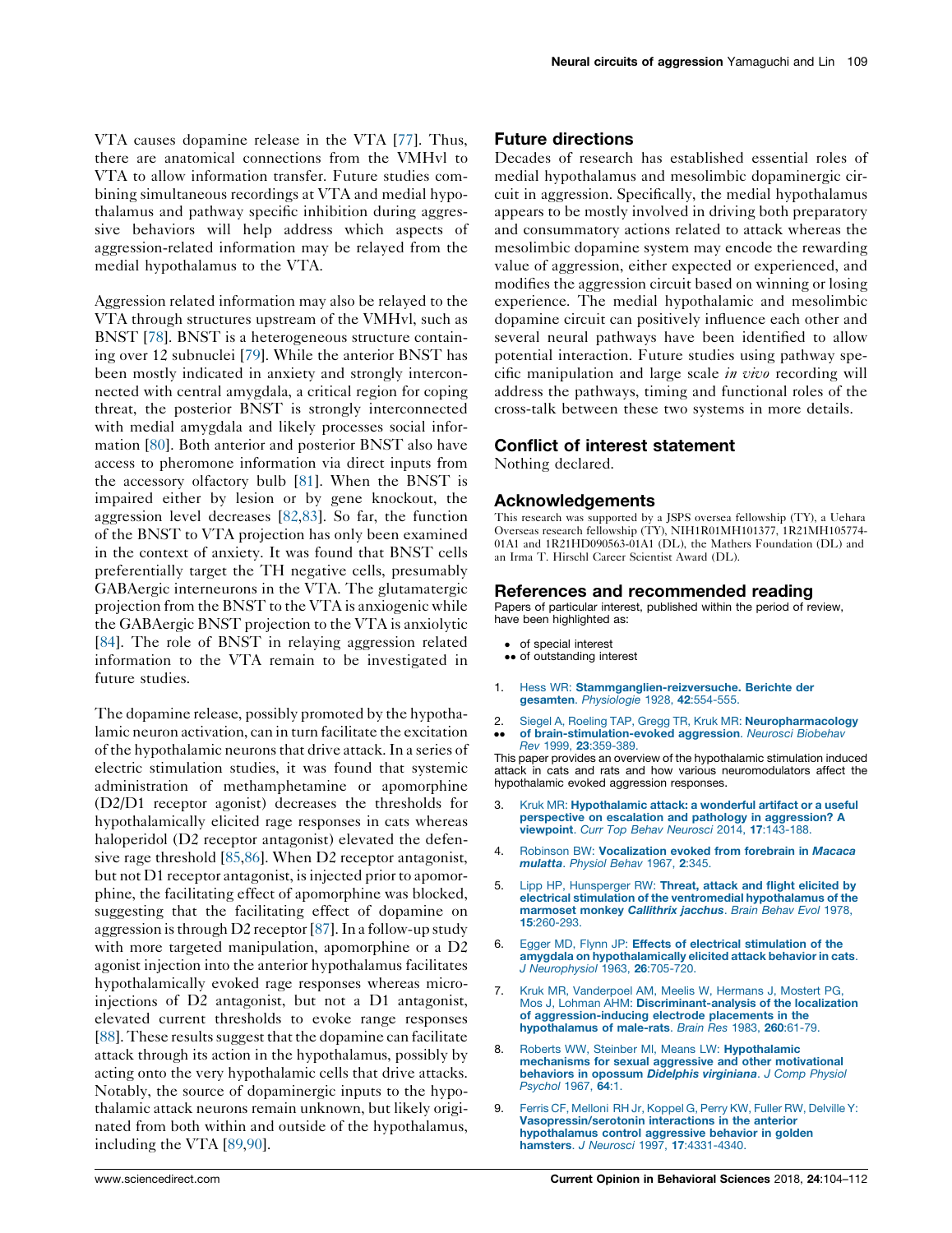- <span id="page-6-0"></span>10. Siegel A, Pott CB: Neural substrates of [aggression](http://refhub.elsevier.com/S2352-1546(18)30077-9/sbref0050) and flight in the cat. Prog [Neurobiol](http://refhub.elsevier.com/S2352-1546(18)30077-9/sbref0050) 1988, 31:261-283
- 11. Lin D, Boyle MP, Dollar P, Lee H, Lein ES, Perona P, [Anderson](http://refhub.elsevier.com/S2352-1546(18)30077-9/sbref0055) DJ:
- $\bullet\bullet$ Functional [identification](http://refhub.elsevier.com/S2352-1546(18)30077-9/sbref0055) of an aggression locus in the mouse [hypothalamus](http://refhub.elsevier.com/S2352-1546(18)30077-9/sbref0055). Nature 2011, 470:221-226.

This paper identified the VMHvl as the locus that controls aggressive behaviors in male mice using a combination of optogenetic and pharmacogenetic manipulations andin vivo single unit recording.

- 12.
- $\ddot{\phantom{0}}$ Yang CF, Chiang MC, Gray DC, [Prabhakaran](http://refhub.elsevier.com/S2352-1546(18)30077-9/sbref0060) M, Alvarado M,<br>Juntti SA, Unger EK, Wells JA, Shah NM: **Sexually [dimorphic](http://refhub.elsevier.com/S2352-1546(18)30077-9/sbref0060)** neurons in the ventromedial [hypothalamus](http://refhub.elsevier.com/S2352-1546(18)30077-9/sbref0060) govern mating in both sexes and [aggression](http://refhub.elsevier.com/S2352-1546(18)30077-9/sbref0060) in males. Cell 2013, 153:896-909.

This paper identified the VMHvl cells that express progesterone receptor as the key population for aggressive behaviors in male mice with cell-type specific ablation.

13. Lee H, Kim DW, [Remedios](http://refhub.elsevier.com/S2352-1546(18)30077-9/sbref0065) R, Anthony TE, Chang A, Madisen L,

 $\bullet\bullet$ Zeng H, Anderson DJ: Scalable control of [mounting](http://refhub.elsevier.com/S2352-1546(18)30077-9/sbref0065) and attack by Esr1+ neurons in the ventromedial [hypothalamus](http://refhub.elsevier.com/S2352-1546(18)30077-9/sbref0065). Nature 2014, 509[:627-632.](http://refhub.elsevier.com/S2352-1546(18)30077-9/sbref0065)

This paper demonstrated that optogenetic activation of VMHvl cells that express estrogen receptor alpha can acutely evoke aggressive behaviors in male mice.

- 14. [Hashikawa](http://refhub.elsevier.com/S2352-1546(18)30077-9/sbref0070) K, Hashikawa Y, Tremblay R, Zhang J, Feng JE,
- $\bullet$ Sabol A, Piper WT, Lee H, Rudy B, Lin D: [Esr1+](http://refhub.elsevier.com/S2352-1546(18)30077-9/sbref0070) cells in the ventromedial [hypothalamus](http://refhub.elsevier.com/S2352-1546(18)30077-9/sbref0070) control female aggression. Nat [Neurosci](http://refhub.elsevier.com/S2352-1546(18)30077-9/sbref0070) 2017.

Using optogenetic and parmacogenetic manipulations andin vivo recordings, this paper demonstrates that VMHvl cells that express estrogen receptor alpha are essential for aggressive behaviors not only in male mice, but also in female mice.

- 15. Lammers JH, Kruk MR, Meelis W, van der Poel AM: [Hypothalamic](http://refhub.elsevier.com/S2352-1546(18)30077-9/sbref0075) substrates for brain [stimulation-induced](http://refhub.elsevier.com/S2352-1546(18)30077-9/sbref0075) attack, teeth[chattering](http://refhub.elsevier.com/S2352-1546(18)30077-9/sbref0075) and social grooming in the rat. Brain Res 1988, 449[:311-327.](http://refhub.elsevier.com/S2352-1546(18)30077-9/sbref0075)
- 16. Renfrew JW: Intensity function and [reinforcing](http://refhub.elsevier.com/S2352-1546(18)30077-9/sbref0080) properties of brain [stimulation](http://refhub.elsevier.com/S2352-1546(18)30077-9/sbref0080) that elicits attack. Physiol Behav 1969, 4:509.
- 17. Kruk MR, Van der Laan CE, Mos J, Van der Poel AM, [Meelis](http://refhub.elsevier.com/S2352-1546(18)30077-9/sbref0085) W, Olivier B: [Comparison](http://refhub.elsevier.com/S2352-1546(18)30077-9/sbref0085) of aggressive behaviour induced by electrical stimulation in the [hypothalamus](http://refhub.elsevier.com/S2352-1546(18)30077-9/sbref0085) of male and female rats. Prog Brain Res 1984, 61[:303-314.](http://refhub.elsevier.com/S2352-1546(18)30077-9/sbref0085)
- 18. Yang T, Yang CF, Chizari MD, [Maheswaranathan](http://refhub.elsevier.com/S2352-1546(18)30077-9/sbref0090) N, Burke KJ Jr, Borius M, Inoue S, Chiang MC, Bender KJ, [Ganguli](http://refhub.elsevier.com/S2352-1546(18)30077-9/sbref0090) S, Shah NM: Social control of [hypothalamus-mediated](http://refhub.elsevier.com/S2352-1546(18)30077-9/sbref0090) male aggression. Neuron 2017, 95[:955-970.](http://refhub.elsevier.com/S2352-1546(18)30077-9/sbref0090)
- 19. Falkner AL, Dollar P, Perona P, Anderson DJ, Lin D: [Decoding](http://refhub.elsevier.com/S2352-1546(18)30077-9/sbref0095) ventromedial [hypothalamic](http://refhub.elsevier.com/S2352-1546(18)30077-9/sbref0095) neural activity during male mouse aggression. J Neurosci 2014, 34[:5971-5984.](http://refhub.elsevier.com/S2352-1546(18)30077-9/sbref0095)
- 20. [Hashikawa](http://refhub.elsevier.com/S2352-1546(18)30077-9/sbref0100) K, Hashikawa Y, Falkner A, Lin D: The neural circuits of mating and fighting in male mice. Curr Opin [Neurobiol](http://refhub.elsevier.com/S2352-1546(18)30077-9/sbref0100) 2016, 38[:27-37.](http://refhub.elsevier.com/S2352-1546(18)30077-9/sbref0100)
- 21. Hashikawa Y, Hashikawa K, Falkner AL, Lin D: [Ventromedial](http://refhub.elsevier.com/S2352-1546(18)30077-9/sbref0105) [hypothalamus](http://refhub.elsevier.com/S2352-1546(18)30077-9/sbref0105) and the generation of aggression. Front Syst [Neurosci](http://refhub.elsevier.com/S2352-1546(18)30077-9/sbref0105) 2017, 11:94.
- 22. Falkner AL, Lin D: Recent advances in [understanding](http://refhub.elsevier.com/S2352-1546(18)30077-9/sbref0110) the role of  $\bullet$ the [hypothalamic](http://refhub.elsevier.com/S2352-1546(18)30077-9/sbref0110) circuit during aggression. Front Syst Neurosci [2014,](http://refhub.elsevier.com/S2352-1546(18)30077-9/sbref0110) 8:168.

This paper used a self-initiated aggression seeking task to separate the seeking and action phases of aggression. By using a variety of recording and functional manipulation tools, it demonstrates that VMHvl drives both aggression seeking and attack.

- 23. Falkner AL, Grosenick L, Davidson TJ, [Deisseroth](http://refhub.elsevier.com/S2352-1546(18)30077-9/sbref0115) K, Lin D: Hypothalamic control of male [aggression-seeking](http://refhub.elsevier.com/S2352-1546(18)30077-9/sbref0115) behavior. Nat Neurosci 2016, 19[:596-604.](http://refhub.elsevier.com/S2352-1546(18)30077-9/sbref0115)
- 24. Roberts WW, Kiess HO: [Motivational](http://refhub.elsevier.com/S2352-1546(18)30077-9/sbref0120) properties of [hypothalamic](http://refhub.elsevier.com/S2352-1546(18)30077-9/sbref0120) aggression in cats. J Comp Physiol Psychol 1964, 58[:187-193.](http://refhub.elsevier.com/S2352-1546(18)30077-9/sbref0120)
- 25. [Keshavarzi](http://refhub.elsevier.com/S2352-1546(18)30077-9/sbref0125) S, Power JM, Albers EH, Sullivan RK, Sah P: Dendritic [organization](http://refhub.elsevier.com/S2352-1546(18)30077-9/sbref0125) of olfactory inputs to medial amygdala neurons. J Neurosci 2015, 35[:13020-13028.](http://refhub.elsevier.com/S2352-1546(18)30077-9/sbref0125)
- 26. Bergan JF, Ben-Shaul Y, Dulac C: [Sex-specific](http://refhub.elsevier.com/S2352-1546(18)30077-9/sbref0130) processing of social cues in the medial [amygdala](http://refhub.elsevier.com/S2352-1546(18)30077-9/sbref0130). eLife 2014, 3:e02743
- 27. Canteras NS, Simerly RB, Swanson LW: [Organization](http://refhub.elsevier.com/S2352-1546(18)30077-9/sbref0135) of [projections](http://refhub.elsevier.com/S2352-1546(18)30077-9/sbref0135) from the medial nucleus of the amygdala: a PHAL study in the rat. J Comp Neurol 1995, 360[:213-245.](http://refhub.elsevier.com/S2352-1546(18)30077-9/sbref0135)
- 28. Hong W, Kim DW, Anderson DJ: [Antagonistic](http://refhub.elsevier.com/S2352-1546(18)30077-9/sbref0140) control of social versus repetitive [self-grooming](http://refhub.elsevier.com/S2352-1546(18)30077-9/sbref0140) behaviors by separable amygdala neuronal subsets. Cell 2014, 158[:1348-1361.](http://refhub.elsevier.com/S2352-1546(18)30077-9/sbref0140)
- 29. Unger EK, Burke KJ, Yang CF, [Bender](http://refhub.elsevier.com/S2352-1546(18)30077-9/sbref0145) KJ, Fuller PM, Shah NM: Medial amygdalar aromatase neurons regulate [aggression](http://refhub.elsevier.com/S2352-1546(18)30077-9/sbref0145) in both sexes. Cell Rep 2015, 10[:453-462.](http://refhub.elsevier.com/S2352-1546(18)30077-9/sbref0145)
- 30. Canteras NS, Simerly RB, Swanson LW: [Projections](http://refhub.elsevier.com/S2352-1546(18)30077-9/sbref0150) of the ventral [premammillary](http://refhub.elsevier.com/S2352-1546(18)30077-9/sbref0150) nucleus. J Comp Neurol 1992, 324:195- [212.](http://refhub.elsevier.com/S2352-1546(18)30077-9/sbref0150)
- 31. Soden ME, Miller SM, [Burgeno](http://refhub.elsevier.com/S2352-1546(18)30077-9/sbref0155) LM, Phillips PE, Hnasko TS, Zweifel LS: Genetic isolation of [hypothalamic](http://refhub.elsevier.com/S2352-1546(18)30077-9/sbref0155) neurons that regulate [context-specific](http://refhub.elsevier.com/S2352-1546(18)30077-9/sbref0155) male social behavior. Cell Rep 2016, 16[:304-313.](http://refhub.elsevier.com/S2352-1546(18)30077-9/sbref0155)
- 32. Motta SC, [Guimaraes](http://refhub.elsevier.com/S2352-1546(18)30077-9/sbref0160) CC, Furigo IC, Sukikara MH, Baldo MVC, Lonstein JS, Canteras NS: Ventral [premammillary](http://refhub.elsevier.com/S2352-1546(18)30077-9/sbref0160) nucleus as a critical sensory relay to the maternal [aggression](http://refhub.elsevier.com/S2352-1546(18)30077-9/sbref0160) network. Proc Natl Acad Sci USA 2013, 110[:14438-14443.](http://refhub.elsevier.com/S2352-1546(18)30077-9/sbref0160)
- 33. Cavalcante JC, Bittencourt JC, Elias CF: [Distribution](http://refhub.elsevier.com/S2352-1546(18)30077-9/sbref0165) of the neuronal inputs to the ventral [premammillary](http://refhub.elsevier.com/S2352-1546(18)30077-9/sbref0165) nucleus of male and [female](http://refhub.elsevier.com/S2352-1546(18)30077-9/sbref0165) rats. Brain Res 2014, 1582:77-90.
- 34. [Stagkourakis](http://refhub.elsevier.com/S2352-1546(18)30077-9/sbref0170) AS, Spigolon G, Williams P, Prozman J, Fisone G, Broberger C: The Role of the Ventral [Premammillary](http://refhub.elsevier.com/S2352-1546(18)30077-9/sbref0170) Nucleus in Intermale Mouse [Aggression](http://refhub.elsevier.com/S2352-1546(18)30077-9/sbref0170) and Hierarchy. 2018.
- 35. Todd WD, Fenselau H, Wang JL, Zhang R, [Machado](http://refhub.elsevier.com/S2352-1546(18)30077-9/sbref0175) NL, Venner A, [Broadhurst](http://refhub.elsevier.com/S2352-1546(18)30077-9/sbref0175) RY, Kaur S, Lynagh T, Olson DP, Lowell BB et al.: A [hypothalamic](http://refhub.elsevier.com/S2352-1546(18)30077-9/sbref0175) circuit for the circadian control of aggression. Nat Neurosci 2018, 21[:714-724.](http://refhub.elsevier.com/S2352-1546(18)30077-9/sbref0175)
- 36. Klein DC, Moore RY, Reppert SM: [Suprachiasmatic](http://refhub.elsevier.com/S2352-1546(18)30077-9/sbref0180) Nucleus: The Mind's Clock. New York: Oxford [University](http://refhub.elsevier.com/S2352-1546(18)30077-9/sbref0180) Press; 1991.
- 37. Wong LC, Wang L, D'Amour JA, Yumita T, Chen G, [Yamaguchi](http://refhub.elsevier.com/S2352-1546(18)30077-9/sbref0185) T, Chang BC, [Bernstein](http://refhub.elsevier.com/S2352-1546(18)30077-9/sbref0185) H, You X, Feng JE, Froemke RC et al.: Effective [modulation](http://refhub.elsevier.com/S2352-1546(18)30077-9/sbref0185) of male aggression through lateral septum to medial [hypothalamus](http://refhub.elsevier.com/S2352-1546(18)30077-9/sbref0185) projection. Curr Biol 2016, 26[:593-604.](http://refhub.elsevier.com/S2352-1546(18)30077-9/sbref0185)
- 38. Schnurr R: [Localization](http://refhub.elsevier.com/S2352-1546(18)30077-9/sbref0190) of the septal rage syndrome in Long-Evans rats. J Comp Physiol Psychol 1972, 81[:291-296.](http://refhub.elsevier.com/S2352-1546(18)30077-9/sbref0190)
- 39. de Almeida RM, Ferrari PF, Parmigiani S, Miczek KA: [Escalated](http://refhub.elsevier.com/S2352-1546(18)30077-9/sbref0195) [aggressive](http://refhub.elsevier.com/S2352-1546(18)30077-9/sbref0195) behavior: dopamine, serotonin and GABA. Eur J [Pharmacol](http://refhub.elsevier.com/S2352-1546(18)30077-9/sbref0195) 2005, 526:51-64.
- 40. Ostinelli EG, [Brooke-Powney](http://refhub.elsevier.com/S2352-1546(18)30077-9/sbref0200) MJ, Li X, Adams CE: Haloperidol for [psychosis-induced](http://refhub.elsevier.com/S2352-1546(18)30077-9/sbref0200) aggression or agitation (rapid [tranquillisation\)](http://refhub.elsevier.com/S2352-1546(18)30077-9/sbref0200). Cochrane Database Syst Rev 2017, 7 [CD009377.](http://refhub.elsevier.com/S2352-1546(18)30077-9/sbref0200)
- 41. Calver L, Drinkwater V, Gupta R, Page CB, Isbister GK: [Droperidol](http://refhub.elsevier.com/S2352-1546(18)30077-9/sbref0205) v. [haloperidol](http://refhub.elsevier.com/S2352-1546(18)30077-9/sbref0205) for sedation of aggressive behaviour in acute mental health: [randomised](http://refhub.elsevier.com/S2352-1546(18)30077-9/sbref0205) controlled trial. Br J Psychiatry 2015, 206[:223-228.](http://refhub.elsevier.com/S2352-1546(18)30077-9/sbref0205)
- 42. Carlyle W, Ancill RJ, Sheldon L: [Aggression](http://refhub.elsevier.com/S2352-1546(18)30077-9/sbref0210) in the demented patient: a [double-blind](http://refhub.elsevier.com/S2352-1546(18)30077-9/sbref0210) study of loxapine versus haloperidol. Int Clin [Psychopharmacol](http://refhub.elsevier.com/S2352-1546(18)30077-9/sbref0210) 1993, 8:103-108.
- 43. Khushu A, Powney MJ: [Haloperidol](http://refhub.elsevier.com/S2352-1546(18)30077-9/sbref0215) for long-term aggression in psychosis. Cochrane Database Syst Rev 2016, 11 [CD009830.](http://refhub.elsevier.com/S2352-1546(18)30077-9/sbref0215)
- 44. Chandler A, [Freeze-Ramsey](http://refhub.elsevier.com/S2352-1546(18)30077-9/sbref0220) R, Seupaul RA: Is the use of haloperidol a safe and effective method of [tranquilization](http://refhub.elsevier.com/S2352-1546(18)30077-9/sbref0220) for patients with [psychosis-induced](http://refhub.elsevier.com/S2352-1546(18)30077-9/sbref0220) aggression or agitation? Ann Emerg Med 2014, 63[:757-758.](http://refhub.elsevier.com/S2352-1546(18)30077-9/sbref0220)
- 45. Huf G, Alexander J, Allen MH, Raveendran NS: [Haloperidol](http://refhub.elsevier.com/S2352-1546(18)30077-9/sbref0225) plus promethazine for [psychosis-induced](http://refhub.elsevier.com/S2352-1546(18)30077-9/sbref0225) aggression. Cochrane<br>Database Syst Rev 2009, 3 [CD005146.](http://refhub.elsevier.com/S2352-1546(18)30077-9/sbref0225)
- 46. Huf G, Alexander J, Gandhi P, Allen MH: [Haloperidol](http://refhub.elsevier.com/S2352-1546(18)30077-9/sbref0230) plus promethazine for [psychosis-induced](http://refhub.elsevier.com/S2352-1546(18)30077-9/sbref0230) aggression. Cochrane Database Syst Rev 2016, 11 [CD005146.](http://refhub.elsevier.com/S2352-1546(18)30077-9/sbref0230)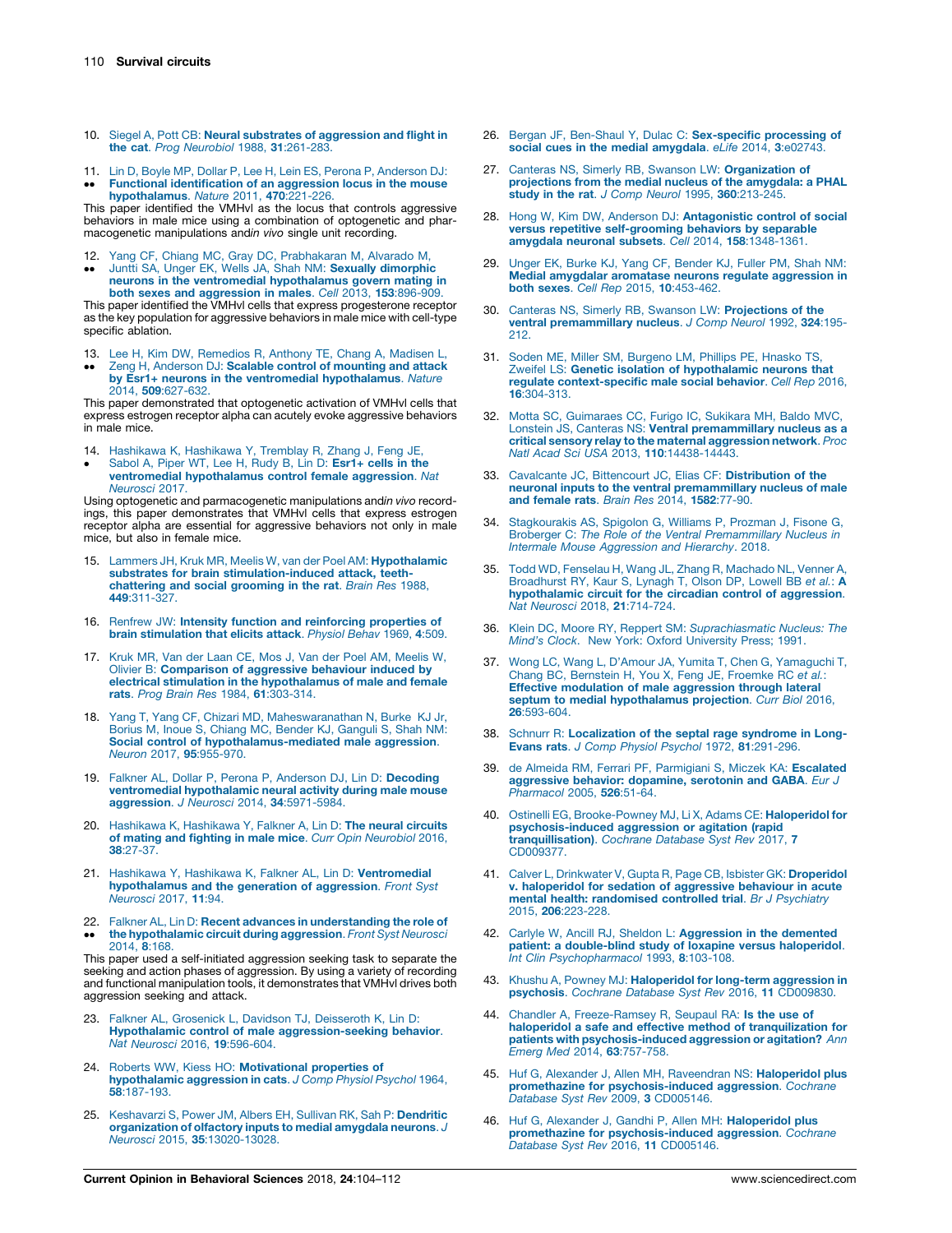- <span id="page-7-0"></span>47. [McDougle](http://refhub.elsevier.com/S2352-1546(18)30077-9/sbref0235) CJ, Holmes JP, Carlson DC, Pelton GH, Cohen DJ, Price LH: A double-blind, [placebo-controlled](http://refhub.elsevier.com/S2352-1546(18)30077-9/sbref0235) study of [risperidone](http://refhub.elsevier.com/S2352-1546(18)30077-9/sbref0235) in adults with autistic disorder and other pervasive [developmental](http://refhub.elsevier.com/S2352-1546(18)30077-9/sbref0235) disorders. Arch Gen Psychiatry 1998, 55:633- [641.](http://refhub.elsevier.com/S2352-1546(18)30077-9/sbref0235)
- 48. [Grinshpoon](http://refhub.elsevier.com/S2352-1546(18)30077-9/sbref0240) A, Moskowitz M, Valevski A, Kreizman A, Palei L, Mar M, Weizman A: [Zuclopenthixol,](http://refhub.elsevier.com/S2352-1546(18)30077-9/sbref0240) d(1)/d(2) antagonist, for treatment of chronic aggressive [schizophrenia](http://refhub.elsevier.com/S2352-1546(18)30077-9/sbref0240) and psychotic [oligophrenic](http://refhub.elsevier.com/S2352-1546(18)30077-9/sbref0240) patients. Eur Psychiatry 1998, 13:273-275.
- 49. Ercan ES, Ardic UA, Kandulu R, Yektas C: [Zuclopenthixol](http://refhub.elsevier.com/S2352-1546(18)30077-9/sbref0245) acetate [treatment](http://refhub.elsevier.com/S2352-1546(18)30077-9/sbref0245) in children with bipolar disorder and severe aggression. J Clin [Psychopharmacol](http://refhub.elsevier.com/S2352-1546(18)30077-9/sbref0245) 2011, 31:397-398.
- 50. Fragoso VM, Hoppe LY, de [Araujo-Jorge](http://refhub.elsevier.com/S2352-1546(18)30077-9/sbref0250) TC, de Azevedo MJ, Campos JD, Cortez CM, de Oliveira GM: Use of [haloperidol](http://refhub.elsevier.com/S2352-1546(18)30077-9/sbref0250) and [risperidone](http://refhub.elsevier.com/S2352-1546(18)30077-9/sbref0250) in highly aggressive Swiss Webster mice by applying the model of [spontaneous](http://refhub.elsevier.com/S2352-1546(18)30077-9/sbref0250) aggression (MSA). Behav Brain Res 2016, 301[:110-118.](http://refhub.elsevier.com/S2352-1546(18)30077-9/sbref0250)
- 51. [Kudryavtseva](http://refhub.elsevier.com/S2352-1546(18)30077-9/sbref0255) NN, Lipina TV, Koryakina LA: Effects of haloperidol on [communicative](http://refhub.elsevier.com/S2352-1546(18)30077-9/sbref0255) and aggressive behavior in male mice with different [experiences](http://refhub.elsevier.com/S2352-1546(18)30077-9/sbref0255) of aggression. Pharmacol Biochem Behav 1999, 63[:229-236.](http://refhub.elsevier.com/S2352-1546(18)30077-9/sbref0255)
- 52. Tidey JW, Miczek KA: Morphine withdrawal [aggression:](http://refhub.elsevier.com/S2352-1546(18)30077-9/sbref0260) [modification](http://refhub.elsevier.com/S2352-1546(18)30077-9/sbref0260) with D1 and D2 receptor agonists. [Psychopharmacology](http://refhub.elsevier.com/S2352-1546(18)30077-9/sbref0260) (Berl) 1992, 108:177-184.
- 53. Smith AN, Kabelik D: The effects of [dopamine](http://refhub.elsevier.com/S2352-1546(18)30077-9/sbref0265) receptor 1 and 2 agonists and [antagonists](http://refhub.elsevier.com/S2352-1546(18)30077-9/sbref0265) on sexual and aggressive behaviors in male green anoles. PLOS ONE 2017, 12[:e0172041.](http://refhub.elsevier.com/S2352-1546(18)30077-9/sbref0265)
- 54. Baggio G, Ferrari F: Role of brain [dopaminergic](http://refhub.elsevier.com/S2352-1546(18)30077-9/sbref0270) mechanisms in rodent aggressive behavior: influence of  $(+/-)N-n$ -propyl[norapomorphine](http://refhub.elsevier.com/S2352-1546(18)30077-9/sbref0270) on three experimental models. [Psychopharmacology](http://refhub.elsevier.com/S2352-1546(18)30077-9/sbref0270) (Berl) 1980, 70:63-68.
- 55. Crowley TJ: [Dose-dependent](http://refhub.elsevier.com/S2352-1546(18)30077-9/sbref0275) facilitation or supression of rat **fighting by [methamphetamine,](http://refhub.elsevier.com/S2352-1546(18)30077-9/sbref0275) phenobarbital, or imipramine.**<br>[Psychopharmacologia](http://refhub.elsevier.com/S2352-1546(18)30077-9/sbref0275) 1972, **27**:213-222.
- 56. Miczek KA: [Intraspecies](http://refhub.elsevier.com/S2352-1546(18)30077-9/sbref0280) aggression in rats: Effects of Damphetamine and chlordiazepoxide. [Psychopharmacologia](http://refhub.elsevier.com/S2352-1546(18)30077-9/sbref0280) 1974, 39[:275-301.](http://refhub.elsevier.com/S2352-1546(18)30077-9/sbref0280)
- 57. Yu Q, Teixeira CM, [Mahadevia](http://refhub.elsevier.com/S2352-1546(18)30077-9/sbref0285) D, Huang Y, Balsam D, Mann JJ,  $\bullet$ Gingrich JA, Ansorge MS: [Dopamine](http://refhub.elsevier.com/S2352-1546(18)30077-9/sbref0285) and serotonin signaling during two sensitive [developmental](http://refhub.elsevier.com/S2352-1546(18)30077-9/sbref0285) periods differentially impact adult [aggressive](http://refhub.elsevier.com/S2352-1546(18)30077-9/sbref0285) and affective behaviors in mice. Mol [Psychiatry](http://refhub.elsevier.com/S2352-1546(18)30077-9/sbref0285) 2014, 19:688-698.

This paper is the first demonstration that optogenetic activation of dopamine neurons in the VTA increased aggressive behaviors in male mice.

58. Couppis MH, Kennedy CH: The rewarding effect of [aggression](http://refhub.elsevier.com/S2352-1546(18)30077-9/sbref0290)  $\bullet$ is reduced by nucleus [accumbens](http://refhub.elsevier.com/S2352-1546(18)30077-9/sbref0290) dopamine receptor antagonism in mice. [Psychopharmacology](http://refhub.elsevier.com/S2352-1546(18)30077-9/sbref0290) 2008, 197:449-456.

This paper used operant learning task to demonstrate that the reward effect of aggression is reduced after pharmacologically antagonizing the dopamine receptors in the nucleus accumbens. Note that in this paradigm, the reduced nose poking could be interpreted as a decrease in rewarding effect of aggression or a decrease in aggressive motivation.

- 59. [Beiderbeck](http://refhub.elsevier.com/S2352-1546(18)30077-9/sbref0295) DI, Reber SO, Havasi A, Bredewold R, Veenema AH, Neumann ID: High and abnormal forms of [aggression](http://refhub.elsevier.com/S2352-1546(18)30077-9/sbref0295) in rats with extremes in trait [anxiety–involvement](http://refhub.elsevier.com/S2352-1546(18)30077-9/sbref0295) of the dopamine system in the nucleus accumbens. [Psychoneuroendocrinology](http://refhub.elsevier.com/S2352-1546(18)30077-9/sbref0295) 2012, 37[:1969-1980.](http://refhub.elsevier.com/S2352-1546(18)30077-9/sbref0295)
- 60. Becker EA, Marler CA: [Postcontest](http://refhub.elsevier.com/S2352-1546(18)30077-9/sbref0300) blockade of dopamine receptors inhibits [development](http://refhub.elsevier.com/S2352-1546(18)30077-9/sbref0300) of the winner effect in the California mouse ([Peromyscus](http://refhub.elsevier.com/S2352-1546(18)30077-9/sbref0300) californicus). Behav Neurosci 2015, 129[:205-213.](http://refhub.elsevier.com/S2352-1546(18)30077-9/sbref0300)
- 61. Ferrari PF, van Erp AM, Tornatzky W, Miczek KA: [Accumbal](http://refhub.elsevier.com/S2352-1546(18)30077-9/sbref0305)  $\bullet$ dopamine and serotonin in [anticipation](http://refhub.elsevier.com/S2352-1546(18)30077-9/sbref0305) of the next aggressive<br>episode in rats. *Eur J Neurosci 2*003, 17[:371-378.](http://refhub.elsevier.com/S2352-1546(18)30077-9/sbref0305)

Using microdialysis, the authors found that the dapamine level in the nucleus accumbens increases when the animals anticipate a fight during a specific time of a day.

- 62. van Erp AM, Miczek KA: [Aggressive](http://refhub.elsevier.com/S2352-1546(18)30077-9/sbref0310) behavior, increased
- $\bullet$ accumbal [dopamine,](http://refhub.elsevier.com/S2352-1546(18)30077-9/sbref0310) and decreased cortical serotonin in rats. J Neurosci 2000, 20[:9320-9325.](http://refhub.elsevier.com/S2352-1546(18)30077-9/sbref0310)

Using microdialysis, the authors found that the dapamine level in the nucleus accumbens peaks 20 min after repeated aggressive behaviors.

- 63. Bondar NP, [Boyarskikh](http://refhub.elsevier.com/S2352-1546(18)30077-9/sbref0315) UA, Kovalenko IL, Filipenko ML, [Kudryavtseva](http://refhub.elsevier.com/S2352-1546(18)30077-9/sbref0315) NN: Molecular implications of repeated [aggression:](http://refhub.elsevier.com/S2352-1546(18)30077-9/sbref0315) Th, Dat1, Snca and Bdnf gene expression in the VTA of [victorious](http://refhub.elsevier.com/S2352-1546(18)30077-9/sbref0315) male mice. PLoS ONE 2009, 4:e4190.
- 64. Sokolov BP, Cadet JL: [Methamphetamine](http://refhub.elsevier.com/S2352-1546(18)30077-9/sbref0320) causes alterations in the map [kinase-related](http://refhub.elsevier.com/S2352-1546(18)30077-9/sbref0320) pathways in the brains of mice that display increased aggressiveness. [Neuropsychopharmacology](http://refhub.elsevier.com/S2352-1546(18)30077-9/sbref0320) 2006, 31[:956-966.](http://refhub.elsevier.com/S2352-1546(18)30077-9/sbref0320)
- 65. Quina LA, Tempest L, Ng L, Harris JA, [Ferguson](http://refhub.elsevier.com/S2352-1546(18)30077-9/sbref0325) S, Jhou TC,<br>Turner EE: **Efferent [pathways](http://refhub.elsevier.com/S2352-1546(18)30077-9/sbref0325) of the mouse lateral habenula**. J Comp Neurol 2015, 523[:32-60.](http://refhub.elsevier.com/S2352-1546(18)30077-9/sbref0325)
- 66. Bourdy R, Barrot M: A new control center for [dopaminergic](http://refhub.elsevier.com/S2352-1546(18)30077-9/sbref0330) [systems:](http://refhub.elsevier.com/S2352-1546(18)30077-9/sbref0330) pulling the VTA by the tail. Trends Neurosci 2012, 35[:681-690.](http://refhub.elsevier.com/S2352-1546(18)30077-9/sbref0330)
- 67. Brown PL, [Palacorolla](http://refhub.elsevier.com/S2352-1546(18)30077-9/sbref0335) H, Brady D, Riegger K, Elmer GI,<br>Shepard PD: **[Habenula-induced](http://refhub.elsevier.com/S2352-1546(18)30077-9/sbref0335) inhibition of midbrain** dopamine neurons is [diminished](http://refhub.elsevier.com/S2352-1546(18)30077-9/sbref0335) by lesions of the<br>[rostromedial](http://refhub.elsevier.com/S2352-1546(18)30077-9/sbref0335) tegmental nucleus. J Neurosci 2017, 37:217-225.
- 68. Golden SA, Heshmati M, Flanigan M, [Christoffel](http://refhub.elsevier.com/S2352-1546(18)30077-9/sbref0340) DJ, Guise K,
- $\ddot{\phantom{0}}$ Pfau ML, Aleyasin H, Menard C, Zhang H, Hodes GE, [Bregman](http://refhub.elsevier.com/S2352-1546(18)30077-9/sbref0340) D et al.: Basal forebrain [projections](http://refhub.elsevier.com/S2352-1546(18)30077-9/sbref0340) to the lateral habenula modulate [aggression](http://refhub.elsevier.com/S2352-1546(18)30077-9/sbref0340) reward. Nature 2016, 534:688-692.

Authors developed a conditional place preference task to test the rewarding value of winning in male mice. They demonstrated that the basal forebrain projection to the lateral habenula is essential for the aggression related reinforcement learning.

- 72. Beier KT, Steinberg EE, DeLoach KE, Xie S, [Miyamichi](http://refhub.elsevier.com/S2352-1546(18)30077-9/sbref0345) K, [Schwarz](http://refhub.elsevier.com/S2352-1546(18)30077-9/sbref0345) L, Gao XJ, Kremer EJ, Malenka RC, Luo L: **Circuit**<br>[architecture](http://refhub.elsevier.com/S2352-1546(18)30077-9/sbref0345) of VTA dopamine neurons revealed by systematic [input–output](http://refhub.elsevier.com/S2352-1546(18)30077-9/sbref0345) mapping. Cell 2015, 162:622-634.
- 73. [Watabe-Uchida](http://refhub.elsevier.com/S2352-1546(18)30077-9/sbref0350) M, Zhu L, Ogawa SK, Vamanrao A, Uchida N: [Whole-brain](http://refhub.elsevier.com/S2352-1546(18)30077-9/sbref0350) mapping of direct inputs to midbrain dopamine<br>neurons. Neuron 2012, 74[:858-873.](http://refhub.elsevier.com/S2352-1546(18)30077-9/sbref0350)
- 74. Fang YY, [Yamaguchi](http://refhub.elsevier.com/S2352-1546(18)30077-9/sbref0355) T, Song SC, Tritsch NX, Lin D: A [hypothalamic](http://refhub.elsevier.com/S2352-1546(18)30077-9/sbref0355) midbrain pathway essential for driving maternal behaviors. Neuron 2018, 98 [192–207.e110.](http://refhub.elsevier.com/S2352-1546(18)30077-9/sbref0355)
- 75. Tan KR, Yvon C, Turiault M, [Mirzabekov](http://refhub.elsevier.com/S2352-1546(18)30077-9/sbref0360) JJ, Doehner J,<br>Labouebe G, [Deisseroth](http://refhub.elsevier.com/S2352-1546(18)30077-9/sbref0360) K, Tye KM, Luscher C: GABA neurons of the VTA drive [conditioned](http://refhub.elsevier.com/S2352-1546(18)30077-9/sbref0360) place aversion. Neuron 2012, 73[:1173-1183.](http://refhub.elsevier.com/S2352-1546(18)30077-9/sbref0360)
- 76. McHenry JA, Otis JM, Rossi MA, [Robinson](http://refhub.elsevier.com/S2352-1546(18)30077-9/sbref0365) JE, Kosyk O, Miller NW, McElligott ZA, Budygin EA, Rubinow DR, Stuber GD: [Hormonal](http://refhub.elsevier.com/S2352-1546(18)30077-9/sbref0365) gain control of a medial [preoptic](http://refhub.elsevier.com/S2352-1546(18)30077-9/sbref0365) area social reward circuit. Nat Neurosci 2017, 20[:449-458.](http://refhub.elsevier.com/S2352-1546(18)30077-9/sbref0365)
- 77. Nieh EH, Vander Weele CM, [Matthews](http://refhub.elsevier.com/S2352-1546(18)30077-9/sbref0370) GA, Presbrey KN,<br>[Wichmann](http://refhub.elsevier.com/S2352-1546(18)30077-9/sbref0370) R, Leppla CA, Izadmehr EM, Tye KM: **Inhibitory input** from the lateral [hypothalamus](http://refhub.elsevier.com/S2352-1546(18)30077-9/sbref0370) to the ventral tegmental area disinhibits dopamine neurons and promotes [behavioral](http://refhub.elsevier.com/S2352-1546(18)30077-9/sbref0370) activation. Neuron 2016, 90[:1286-1298.](http://refhub.elsevier.com/S2352-1546(18)30077-9/sbref0370)
- 78. Dong HW, Swanson LW: [Projections](http://refhub.elsevier.com/S2352-1546(18)30077-9/sbref0375) from bed nuclei of the stria terminalis, posterior division: [Implications](http://refhub.elsevier.com/S2352-1546(18)30077-9/sbref0375) for cerebral hemisphere regulation of defensive and [reproductive](http://refhub.elsevier.com/S2352-1546(18)30077-9/sbref0375) [behaviors](http://refhub.elsevier.com/S2352-1546(18)30077-9/sbref0375). J Comp Neurol 2004, 471:396-433.
- 79. Lebow MA, Chen A: [Overshadowed](http://refhub.elsevier.com/S2352-1546(18)30077-9/sbref0380) by the amygdala: the bed nucleus of the stria terminalis emerges as key to [psychiatric](http://refhub.elsevier.com/S2352-1546(18)30077-9/sbref0380) disorders. Mol [Psychiatry](http://refhub.elsevier.com/S2352-1546(18)30077-9/sbref0380) 2016, 21:450-463.
- 80. Dong HW, Petrovich GD, Swanson LW: [Topography](http://refhub.elsevier.com/S2352-1546(18)30077-9/sbref0385) of [projections](http://refhub.elsevier.com/S2352-1546(18)30077-9/sbref0385) from amygdala to bed nuclei of the stria [terminalis](http://refhub.elsevier.com/S2352-1546(18)30077-9/sbref0385). Brain Res Brain Res Rev 2001, 38:192-246.
- 81. Barber PC, Field PM: [Autoradiographic](http://refhub.elsevier.com/S2352-1546(18)30077-9/sbref0390) demonstration of afferent [connections](http://refhub.elsevier.com/S2352-1546(18)30077-9/sbref0390) of the accessory olfactory bulb in the mouse. Brain Res 1975, 85[:201-203.](http://refhub.elsevier.com/S2352-1546(18)30077-9/sbref0390)
- 82. Masugi-Tokita M, Flor PJ, Kawata M: [Metabotropic](http://refhub.elsevier.com/S2352-1546(18)30077-9/sbref0395) glutamate receptor subtype 7 in the bed nucleus of the stria [terminalis](http://refhub.elsevier.com/S2352-1546(18)30077-9/sbref0395) is essential for intermale aggression. [Neuropsychopharmacology](http://refhub.elsevier.com/S2352-1546(18)30077-9/sbref0395) 2016, 41[:726-735.](http://refhub.elsevier.com/S2352-1546(18)30077-9/sbref0395)